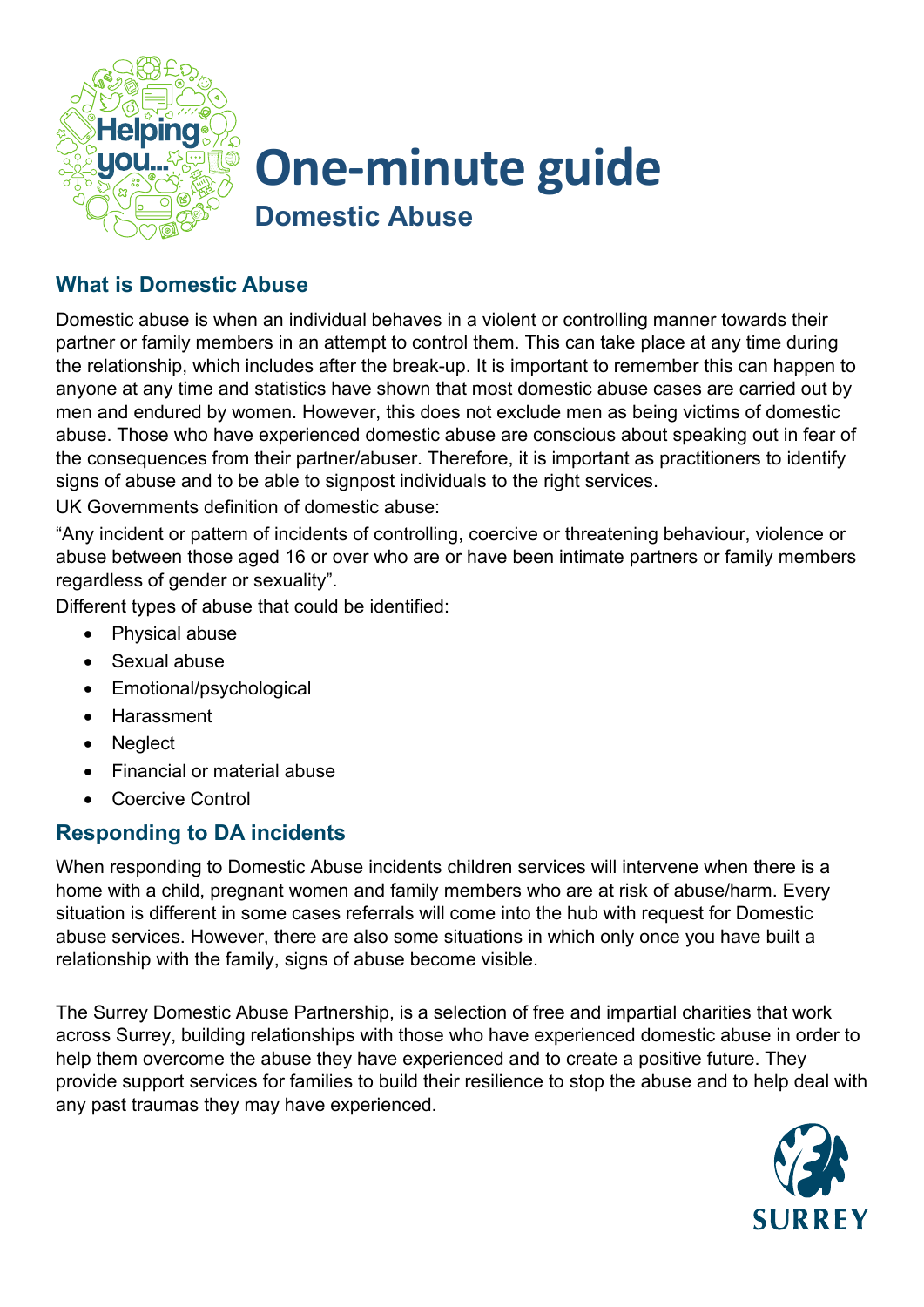

# **One-minute guide Domestic Abuse**

#### **How do partners work together?**

Sharing information amongst public authorities is important in order to promote the safety of families and children. From working with families, to working with the police force, local services, educational settings and healthcare services, sharing information when necessary is beneficial in order to monitor the safety of the child. It is important to remember that, Surrey Multi-Agency Information Sharing Protocol will need to be followed when Working Together to keep in line with the agreed principles about sharing confidential information. Please follow this link for further information on the golden rules:

[https://www.healthysurrey.org.uk/domestic-abuse/professionals/information-sharing.](https://www.healthysurrey.org.uk/domestic-abuse/professionals/information-sharing)

Agencies also have the ability to search for services independently using the Family Information Service Directory page with a list of services that are available for families who have experience or currently experiencing domestic violence.

## **What should practitioners do?**

It is important for all practitioners to ensure that they are mindful when dealing with families and quick to identify any signs of abuse. In terms of an emergency or if a crime is suspected practitioners should contact the police to ensure the correct protocols are taken. The safety of the child and family is vital therefore, practitioners need to ensure the best services are offered and correct steps are taken as their safety is paramount.

## **Where can a victim receive help? – Key contacts and specialist helplines**

Being the victim of domestic abuse can affect your confidence, but it is important to realise that you are not alone or to blame and there are many ways to get help including;

- **[Surrey Against Domestic Abuse](https://www.healthysurrey.org.uk/domestic-abuse)** partnership providing online information and advice, including contact details for organisations that can help. **:** 01483 776822
- Lines are open from: 9am to 9pm, 7 days a week provided by 'Your Sanctuary'
- **[Surrey Children's Single Point of Access \(SPA\)](https://www.surreycc.gov.uk/social-care-and-health/childrens-social-care/contact-childrens-services)** is the initial point of contact, for anyone concerned about the safety of a child.
- **[Multi-Agency Safeguarding Hub \(MASH\)](https://www.surreycc.gov.uk/social-care-and-health/concerned-for-someones-safety)** is the initial point of contact, for anyone concerned about the safety of a adult. **[Surrey Police](https://www.surrey.police.uk/advice/advice-and-information/daa/domestic-abuse/)** - can investigate all reports of domestic abuse. In case of an emergency: 999 (emergency) and 101 (non-emergency).